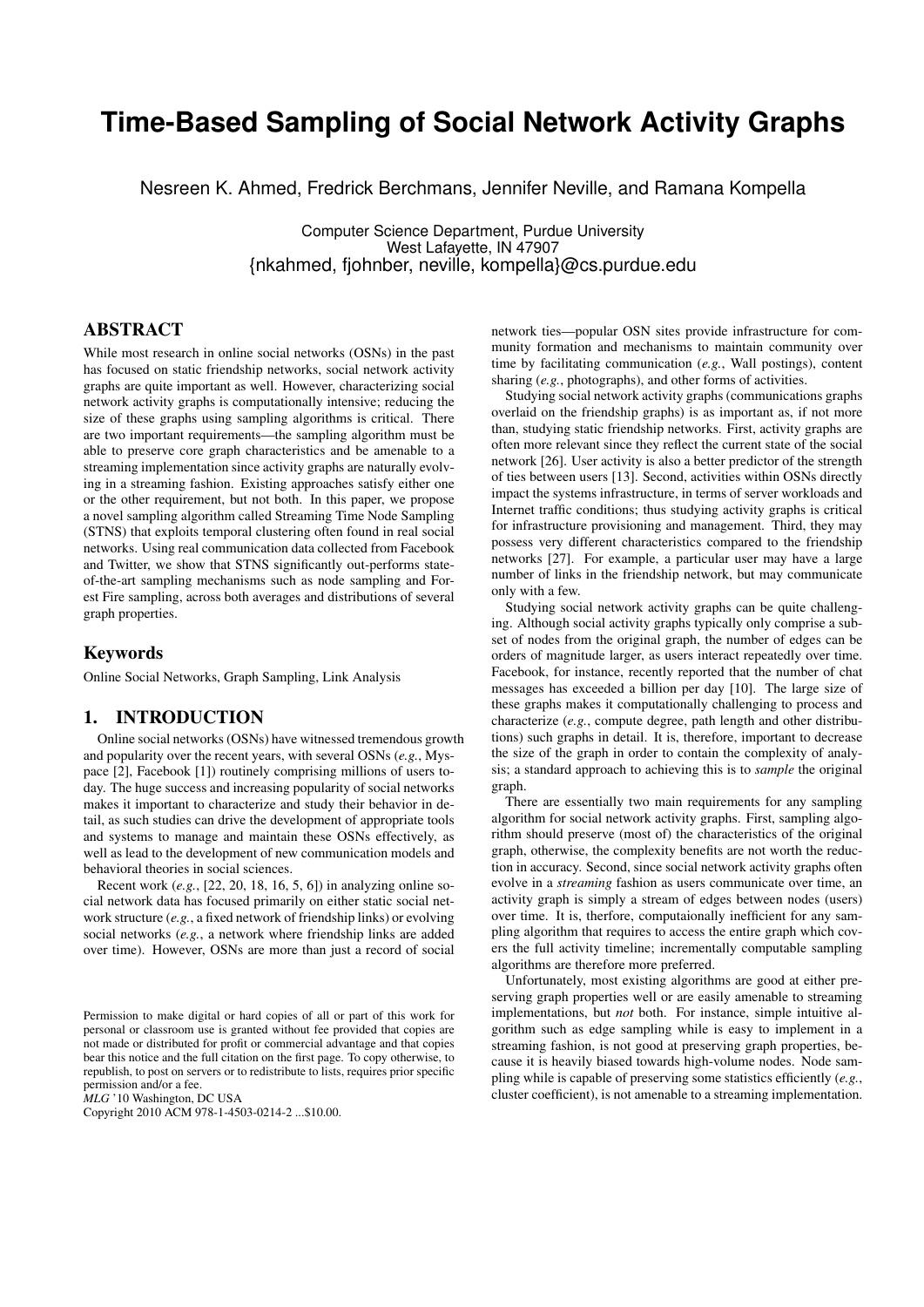Random-walk-based sampling algorithms such as Forest Fire [19] perform much better than both node and edge sampling. However, they also require the entire graph to begin with.

In this paper, we propose a new sampling algorithm called Streaming Time Node Sampling (STNS) that is based on key observations made from a year worth of data collected from Facebook Wall data, involving users in the Purdue University network. These observations include, 1) the extent of activity is positively correlated with degree; 2) overall clustering is relatively consistent over time; 3) many users are infrequently active; and, 4) communication among friends is relatively sparse.

We evaluate our proposed algorithm on real-world activity graphs from both Facebook and Twitter. In comparison with existing schemes such as FFS, we find that STNS has significantly lower error. Even across distributions of various graph metrics, we find that samples produced by STNS typically are more closer to original graphs than those obtained by FFS.

Thus, the main contributions of our paper are as follows.

- We present a detailed characterization study (in Section 3) of the communication behavior by collecting a year worth of Facebook Wall data from the Purdue campus network.
- We propose a new sampling algorithm called STNS (described in Section 4) that is based on the key insights derived from the above characterization study. STNS is simple, preserves important graph characteristics well, and can be implemented in a streaming fashion.
- We present detailed comparison (in Section 5) of our algorithm with node sampling and Forest Fire [19]. We find that STNS performs much better both point statistics (*e.g.*, mean) and entire distributions.

## 2. BACKGROUND

In this section, we formally state the sampling problem and outline briefly a few state-of-the-art sampling mechanisms.

#### 2.1 Problem definition

Let  $G(V, E_{(0,T)})$  represent the social activity graph, where V is the set of nodes and  $E_{(0,T)}$  is the set of edges in the graph. Let  $(0, T)$  represent the activity timeline, defined as the time interval during which these activity edges occur. Each edge  $e \in E_{(0,T)}$  can be described as a tuple of the form  $(v_i, v_j, t)$  where  $v_i, v_j \in V$ and  $t \in (0, T)$  represents the time step at which this activity edge occurred within the activity timeline. Given a sampling fraction  $\phi$ , the goal is to create a sample graph  $G_s(V^s, E^s_{(0,T)})$  such that  $|V_s|/|V| = \phi$ , that preserves or scales the properties of the original network.

We focus mainly on the degree, path length and clustering coefficients. Further, we are interested not only in the point statistics such as mean, but also in the distributions of these properties. The degrees of nodes of the network is the easiest way to characterize a graph. The distribution of clustering coefficient captures the local topological features of the graph. The distribution of path length captures the global topological features of the graph. Our goal is to devise a sampling method which preserves these properties in the sampled graphs.

## 2.2 Current sampling methods

Traditional sampling techniques can be broadly classified as nodebased, edge-based, and topology-based techniques. We summarize these techniques in Table 1 in terms of their ability to preserve graph properties and to implement in a streaming fashion.

Node sampling (NS). In classic node sampling, nodes are chosen

|                    | Preserves  | Amenable to |
|--------------------|------------|-------------|
| Algorithm          | Properties | Streaming   |
| Edge sampling      | xх         |             |
| Node sampling      |            |             |
| <b>Forest Fire</b> |            |             |
| STNS (this paper)  |            |             |

Table 1: Summarizing properties of sampling algorithms.

independently and uniformly at random from the original graph for inclusion in the sampled graph. Then the sample include all the edges among the sampled nodes. Clearly, node sampling as described is not amenable to a streaming implementation because, at any given instant a node is selected, all the edges incident on the node are required, even those that have happened in the past.

The work in [24] shows that uniform node sampling does not accurately capture power-law degree distributions. Similarly, [17] shows that although node sampling captures degree distributions due to its inclusion of all edges for a chosen node set, the original connectivity is less likely to be preserved.Thus, NS can lead to biased estimates for clustering and path length. In many other situations, however, researchers have observed that NS produces good samples [19]. Thus, we consider this in our comparison.

Edge sampling (ES). Edge sampling focuses on the selection of edges rather than nodes to populate the sample. Edges are chosen independently and uniformly at random, then the two incident nodes and the edge are added to the sample. No additional edges between the sampled nodes are added except those chosen during the random edge selection process; edge sampling therefore can be easily implemented in a streaming fashion. Edge-based sampling can accurately capture the path length distributions, due to its bias towards high degree nodes and the inclusion of both end points of selected edges. However, overall clustering and connectivity is less likely to be preserved due to the independent sampling of edges [17]. In addition, the method generally produces sparse graphs. Due to these limitations, ES typically does not produce accurate samples, thus we do not consider ES further in this paper.

Topology-based sampling. There are many topology-based sampling methods. One example is snowball sampling, which selects nodes using breadth-first search from a randomly selected seed node. Snowball sampling accurately maintains the network connectivity within the snowball , however it suffers from a *boundary bias* in that many peripheral nodes (*i.e.* those sampled on the last round) will be missing a large number of neighbors.

Random-walk based sampling methods are considered as another class of topology-based sampling methods, which use the natural connectivity of the graph to select nodes and edges. In [19], Leskovec *et al.* analyze various sampling algorithms for sampling large graphs. They propose a Forest Fire Sampling (FFS) method, based on their previous work analyzing temporal graph evolution [21]. FFS is a hybrid combination of snowball sampling and randomwalk sampling that has been shown to produce quite accurate samples in practice. We therefore focus on FFS as the main competing approach.

The FFS algorithm starts by picking a node uniformly at random and adding it to the sample. Then the algorithm 'burns' a fraction of the outgoing links with the nodes attached to them. The fraction is a random number drawn from a geometric distribution with mean  $p_f/(1-p_f)$ ). (For the experimental comparisons in this paper, we use  $p_f = 0.7$  as recommended by the authors [19]). This process is recursively repeated for each neighbor that is burned until no new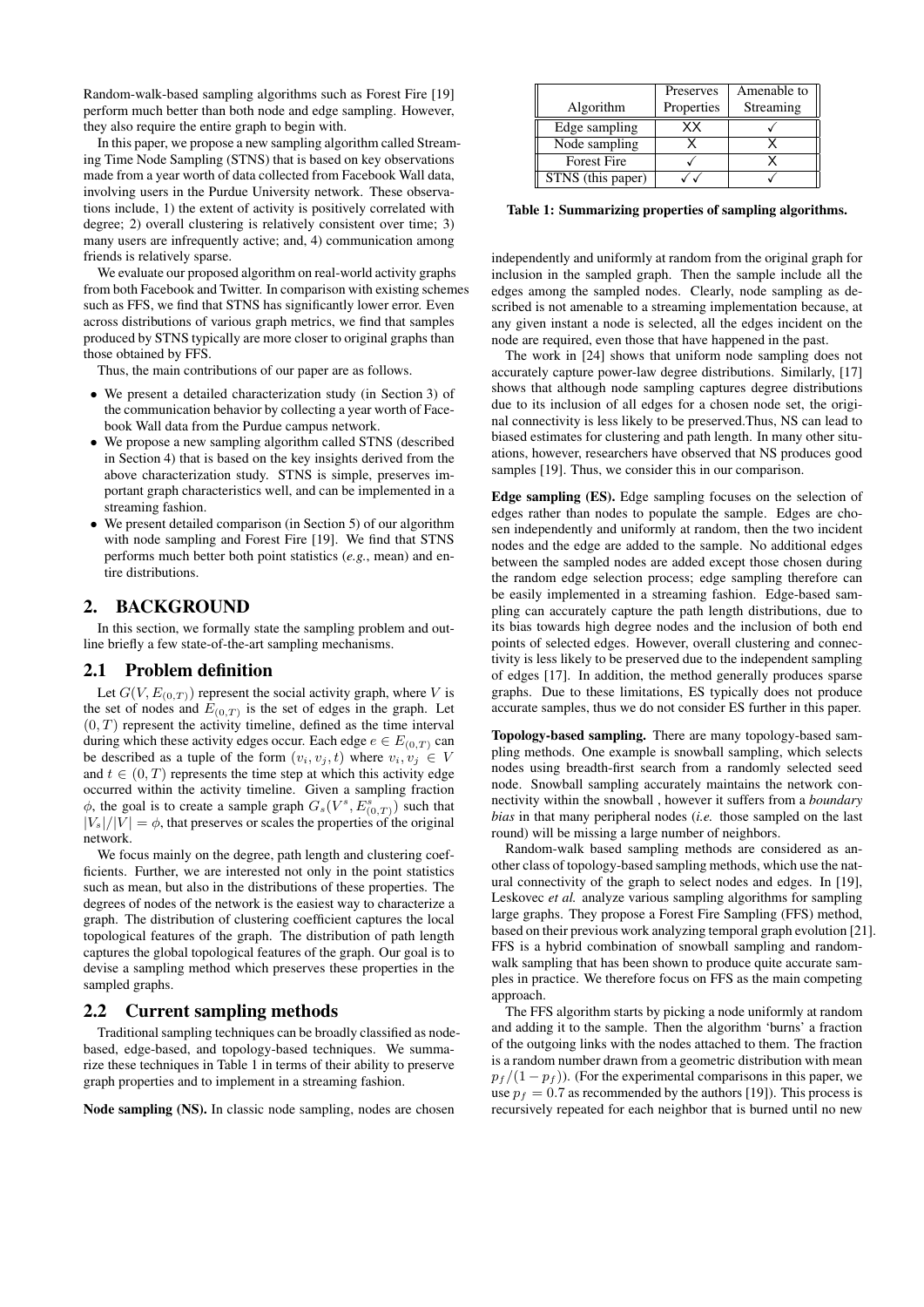| Graph Metric            | Facebook | Twitter |
|-------------------------|----------|---------|
| <b>Nodes</b>            | 50096    | 8581    |
| Edges                   | 1388122  | 45933   |
| Size of giant component | 49893    | 8214    |
| Diameter                | 12       | 16      |
| Avg. path length        | 4.33     | 5.18    |
| Density                 | 0.0003   | 0.0007  |
| Clustering coefficient  | 0.061    | 0.061   |

Table 2: Characteristics of Facebook and Twitter networks.

node is selected to be burned. If that occurs, a new node is chosen at random from the graph to start the process again. The process continues until we reach the sample size.

## 3. ACTIVITY GRAPH ANALYSIS

While conventional graph sampling algorithms are applicable for many types of graphs, their ability to accurately preserve graph properties can depend on the properties of the underlying graph structure (*e.g.*, random vs. scale-free), or other characteristics of the domain (*e.g.*, rate of evolution, observability). In this work, we consider two subnetworks of real-world social activity graphs, where the subnetwork is based on a particular context in the larger graph (*e.g.*, all members of a particular group). We focus on subnetworks rather than a random sample of the larger network since they are likely to exhibit the same properties of the larger whole network. Note however that the sampling algorithms developed in this paper are generally applicable even for the larger networks.

In this section, we describe the characteristics of two different data sets we have collected to help us in the development and comparison of a new sampling algorithm. We first describe the broad characteristics of the data sets, and then focus on various temporal properties of communication activity within our data sets.

## 3.1 Data sets for analysis

Facebook Wall data. The first network consists of 'mini' communications among the set of 56,061 publicly visible Facebook users in the Purdue University network as of March 2008. Each Facebook user has a public message board called the 'Wall' on which other users can post small messages. From the Wall postings in the period 03/01/07–03/01/08, we construct a *Wall graph* with links from senders to different receivers. Each link is associated with the timestamp of the communication.

The (public) Purdue friendship graph is slightly larger than the Wall graph (56,061 vs. 50,096 nodes, 3 million vs. 1.4 million edges); however, in both networks the giant component consists of approximately 50,000 nodes. Table 2 gives the high level structural statistics of the Wall graph.

Twitter data. The second network consists of 'micro' communications among the set of 23,842 Twitter users actively involved in discussion surrounding the *United Nations Climate Change Conference* held in Copenhagen in December 2009. We consider the communication network formed by the set of 74,227 reply-to messages in the #cop15 Twitter hashtag. Each reply-to message contains a sender id, a receiver tag (*i.e.*, *@janesmith*), and a timestamp. The tweets occur over a two-week period from 12/07/09–12/18/09, which spanned the entire conference session. We construct a communication network from the set of nodes with at least one incoming reply-to message. This results in a network of 8,581 nodes and 45,933 edges. Table 2 gives the high level structural statistics of the filtered Twitter network.

Notice that while the two data sets are in distinct domains, they

have an underlying commonality, namely, both these networks comprise a strong contextual component that joins together users. Given the ensuing similarity, we posit that conclusions drawn across these two data sets are likely more indicative of something fundamental about the nature of these contextual social networks.

## 3.2 Analysis results

To investigate the characteristics of these communication networks, we conduct a three-part measurement analysis. First, we analyze the temporal characteristics of the social network structure in both Facebook and Twitter. Second, we analyze the temporal activity of users in Facebook. Finally, we analyze temporal communication behavior between pairs of users in Facebook by characterizing the distribution of the sizes and durations and inter-arrival times of 'conversations' between different user pairs.

Temporal characteristics. To explore the dynamics of the network structure, we measured the temporal variation of graph statistics in both the cumulative graph as well as monthly snapshots. Figure 1 shows the temporal variation of the three point statistics: average degree, average path length, and average clustering coefficient. From Figure 1, we can see that in the cumulative graphs, average degree increases over time and average path length decreases. This is evidence of the *densification* and shrinking diameter that was observed by Leskovec *et al.* in [21]. However, we can observe that the average degree and path length remain consistently similar when we bin the activity into months. While we have not thoroughly investigated this further, we believe this is indicative of the fact that cumulative affects may be the real reason for the apparent densification.

In contrast to the change in degree and path length, clustering coefficient stabilizes after the first initial four months, and remains relatively consistent in the cumulative graph. This implies that although new nodes (and edges) increase global connectivity (*i.e.*, decrease path length), they do not increase local connectivity among neighbors.

Activity analysis. To investigate user activity over time, we measure the number of users who posted or received at least one message. (For brevity, we focus on the results involving Facebook data alone for this and the next experiment.). In order to reflect the true number of active people in the system, we age out users who do not post a message in a k week period, for  $k = 6, 12$  and 18. We plot, for different values of  $k$ , the variation of number of active people in any given week in Figure 2(a). From the figure, we can observe that a large number of users are consistently present. However, as we can observe from Figure 2(b) that users are typically infrequently active, with about 80% users active for less than 5 days, not necessarily contiguous, over the entire year.

In Figure 2(c), we evaluated the correlation between users' activity and their degree. From the figure, we can observe a strong positive correlation of activity with degree ( $corr = 0.85$ ), indicating that highly active users talk to many people.

Communication analysis. Our final characterization involves the size, duration and inter-arrival times of 'conversations' among users in the Facebook Wall data. We define a *conversation* to be the largest temporally ordered sequence of Wall message postings, with each subsequent message sent within a given delay ∆. This definition of a conversation groups together messages that are close in time. We consider conversations across both user-pairs and users. 'User-pairs' refers to conversations between each pair of users where as 'users' refers to conversations where we cluster together all messages which contain a given user as either the sender or the receiver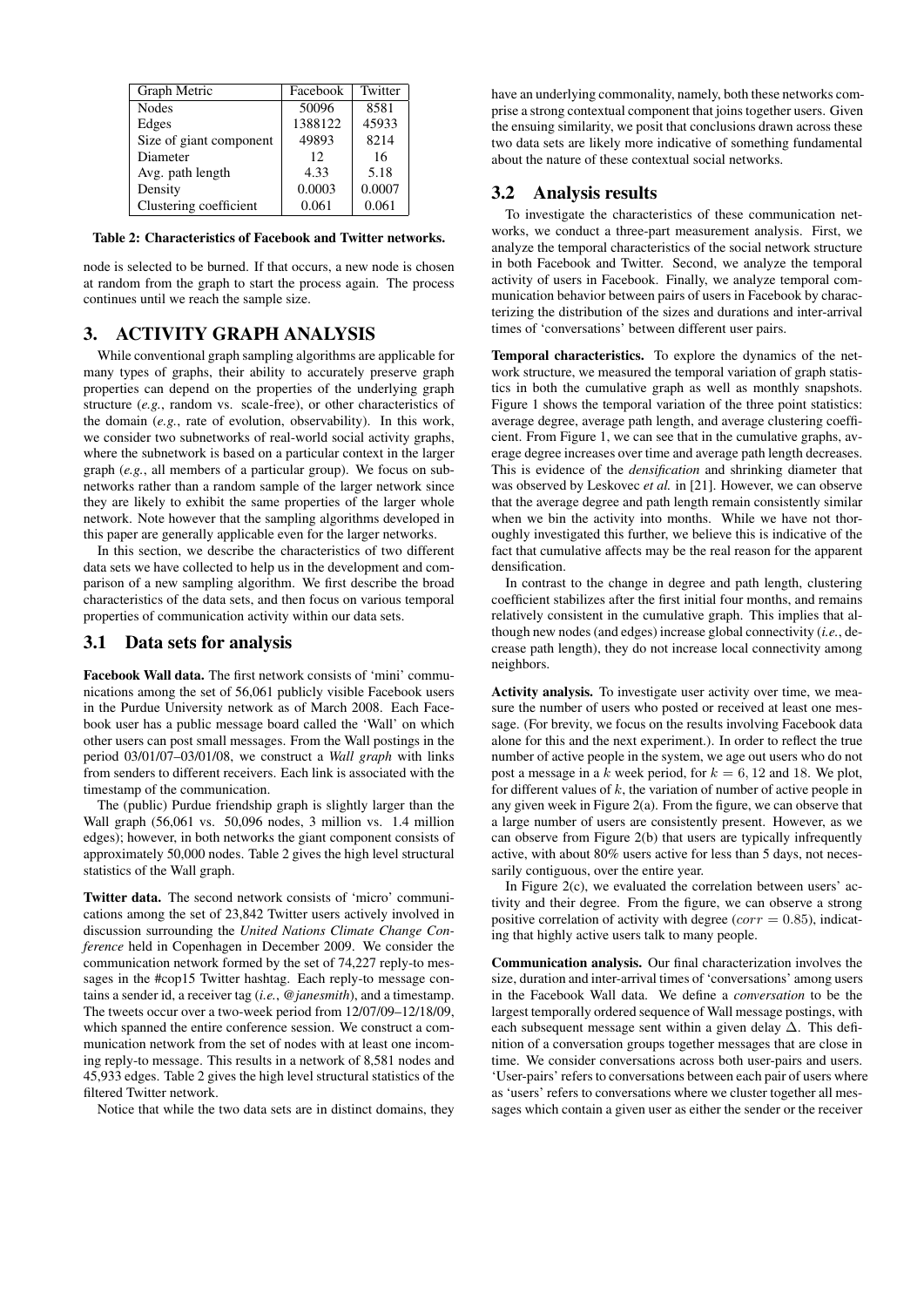

Figure 1: Graph statistics over time in the Facebook and Twitter networks.

with (possibly several) other senders or receivers.

Due to space limitations, we avoid showing the actual graphs and briefly outline our main observations from the analysis. In our data, we observed that more than 90% of the conversations have a duration of less than 6 hours for user-pairs, and 10 hours for users. Almost all conversations (either between user-pairs or users) are completed within a day. We also considered the number of conversations to study the long-term distribution of user activity. We observe that more than 50% of user-pairs have less than one conversation in a year. One possibility could be that the users have used the Wall as a means to start a conversation and then switch to some other means of communication (such as instant messaging, or face-to-face). The second possibility is that there could be disparity in the number of conversations a user has with different *types* of friends, depending on their rapport. One final measure we considered is the distribution of inter-conversation time. We observed that for two users who had a conversation on any given day, about 90% of pairs will start another conversation within a period of 100 days. We made a similar observation on the users' curve.

## 4. STREAMING TIME NODE SAMPLING

In this section, we will exploit key characteristics of temporal activity graphs discussed in the previous section to develop a timebased sampling algorithm called Streaming Time Node Sampling (STNS). STNS combines the strengths of node-based sampling for capturing degree distributions, and edge-based sampling for capturing path length distributions, while also accurately preserving overall clustering in the graph.

Specifically, the main observations from our data analysis in the previous section can be summarized as follows.

• Extent of activity throughout time is positively correlated with number of friends.

- Overall clustering is relatively consistent over time.
- A large number of users are active consistently over time, but each user individually is infrequently active. (*i.e.*, posting approximately every 6-12 weeks).
- Communication among friends are relatively sparse (*i.e.*, median inter-arrival times is 11 days).

Based on these observations, we conjecture that a time-based sampling approach can accurately capture the overall clustering of the original graph, and combined with aspects of node and edge sampling, will also accurately capture degree and path length distributions.

In our approach, nodes are selected proportionally based on their communication activity. We first sample all edges within a randomly selected time window and then populate our node set with the corresponding nodes. This edge-based sampling of nodes biases our sample towards more active nodes, but since we select both nodes involved in a communication, a set of less active nodes are also likely to be included. In addition, the selection of edges within a given time window is designed to select a subgraph with more clustering/connectivity than if we selected randomly from the entire dataset. Next, among the selected node set, we accumulate additional edges that occur due to communication outside the time window. This is based on our observation of relatively infrequent communication activity and is designed to increase the connectivity of the node set by considering their communication patterns over a longer time frame (in the future).

#### 4.1 STNS algorithm

We consider the activity edges to be events that occur over time and arriving in a streaming fashion at specific timesteps. We define a selection time window  $\tau$  of specific duration. For this work, we choose  $\tau$ =1 day for the Wall network, and  $\tau$ = 1 hour for the Twitter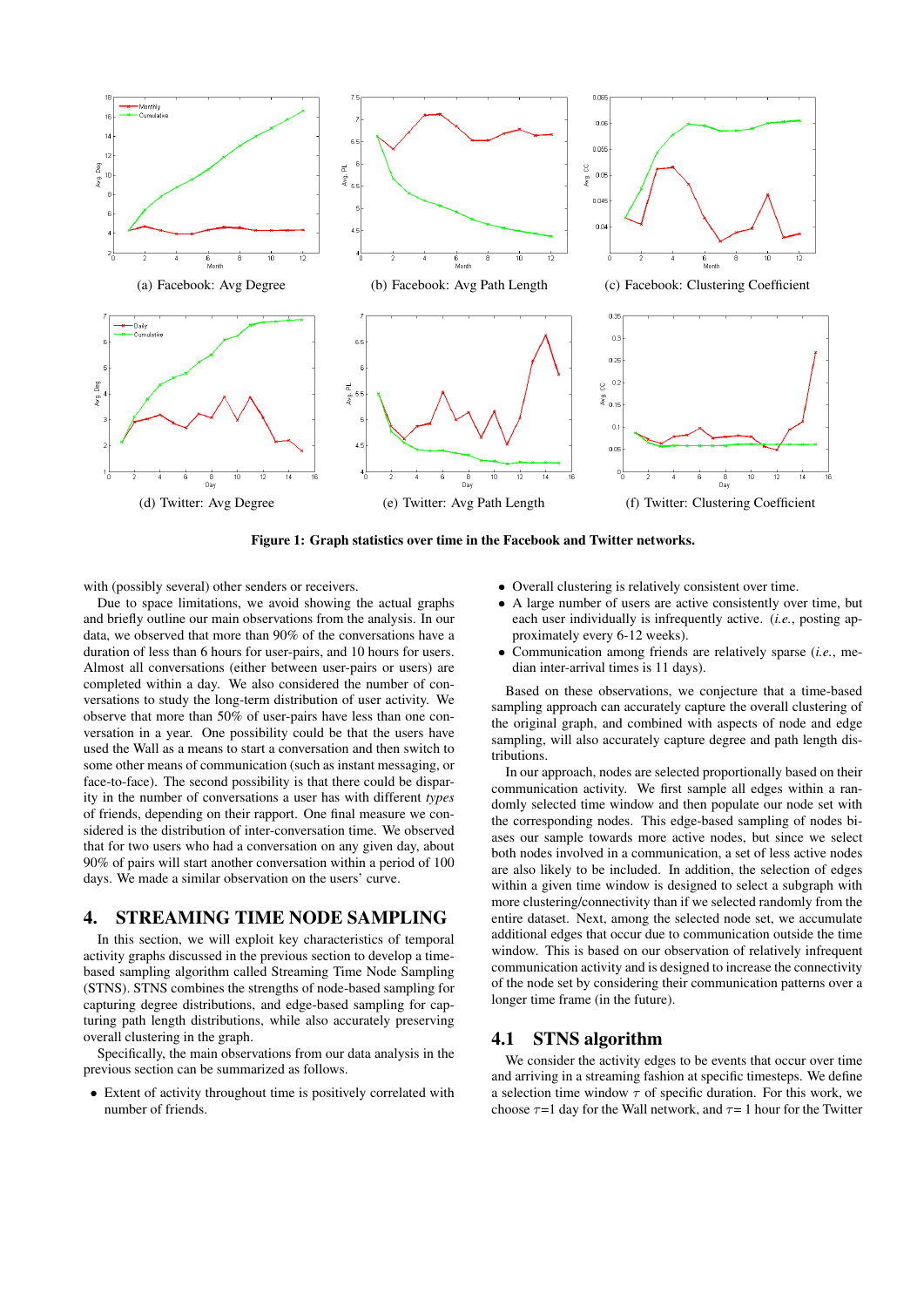

Figure 2: Posts per user and number of active users with aging on a weekly basis.

network. We start by scanning the activity timeline in a streaming fashion. We select a timestamp  $t$  on the activity timeline according to a Bernoulli process with mean  $p_s = m/T$ , where T is the total number of timestamps and  $m$  is the average number of timestamps needed to achieve the sampling fraction  $\phi$ . We select the nodes incident on activity edges that occur in the next time window (*e.g.*,  $[t, t + \tau]$ ). The process is repeated in a streaming fashion until we have collected the appropriate fraction of nodes as specified by the sampling task.

We associate a sample time  $st_v$  for each node v when it is added to the sample. Then the algorithm chooses the edges  $e = (v_i, v_j, t)$ such that  $t \geq st_{v_i}$  and  $t \geq st_{v_j}$ . In other words, we only sample activity edges that involve a node *after* it has been added to the sample. This choice enables STNS to be implemented in a streaming fashion without requiring access to the full temporal extent of the activity graph (*i.e.*, without requiring to remember all edges in the past). We formally describe the steps involved as follows.

- 1. Let sample node set  $V_s = \emptyset$  and sample edge set  $E_s = \emptyset$ .
- 2. Scan the activity timeline for  $t = 1 : T$  till  $\frac{|V_s|}{|V|} = \phi$ .
	- (a) Select a timestamp t with probability  $p_s = m/T$ .
	- (b) Let  $E_{(t,t+\tau)}$  be the set of edges with timestamps in the range  $[t, t + \tau]$ .
	- (c) For each edge  $e = (v_i, v_j) \in E_{(t, t + \tau)}$ : If  $v_i \notin V_s$ :  $V_s = V_s \cup \{v_i\}$ ; Set  $st_{v_i} = t_e$ . If  $v_j \notin V_s$ :  $V_s = V_s \cup \{v_j\}$ ; Set  $st_{v_j} = t_e$ .
- 3.  $E_s = \{e'(v_i, v_j) \in E : v_i \wedge v_j \in V_s \text{ and } t_{e'} \geq st_{v_i} \text{ and }$  $t_{e'} \geq st_{v_i}$

The sampled graph is then  $G_s = (V_s, E_s)$ .

#### 4.2 Hypothetical variants of STNS

In addition to the STNS algorithm described before, we also consider two hypothetical variants for our comparison to bring out the advantages and limitations of specific design choices in STNS.

Random Time Node Sampling (RTNS). RTNS is exactly the same as STNS except for step 3. The sample node set  $V<sub>s</sub>$  is selected in the same manner, but the edge set consists of *all* edges associated with the nodes in  $V_s$ , i.e., edges that occur both in the past and in the future:  $E_s = \{e'(v_i, v_j) \in E : v_i \wedge v_j \in V_s. \}$ 

This method is included to assess the streaming aspect of STNS. In STNS we are sampling edges forward in time, yet we are using a fixed time window of edges to illustrate the performance of the algorithm, so RTNS provides a sense of where the algorithm would converge to if it acquires edges well into the distant future.

Permuted Time Node Sampling (PTNS). To isolate the effect of picking temporally co-located activity edges, we compute the STNS algorithm on a modified activity graph where the timestamps on the activity edges are randomly permuted. We call this method Permuted Time Node Sampling (PTNS). Clearly, this is a hypothetical algorithm that is designed to bring out whether choosing edges within a particular time window is necessary, or, we could just pick edges at random within the network (similar to edge sampling), include the nodes in the sample set, and any future edges that involve nodes within the sampled set.

#### 5. EXPERIMENTAL EVALUATION

In the experimental evaluation, we mainly compare STNS to node sampling and forest fire sampling, as well as to its baseline variants, RTNS and PTNS. As mentioned before, our evaluation is primarily along three main metrics—degree, path length, and clustering coefficients. Notice that all these three metrics consist of both point statistics as well as distributions, together reflecting the core structure of a graph; our measure of goodness of a sampling algorithm includes its ability to preserve both these statistics. In contrast, metrics such as density and reciprocity are just point statistics alone; thus, we do not explicitly consider these metrics in our goodness metrics.

In our experiments, we focus on obtaining a sample between 10– 30% ( $\phi = 0.1$  to 0.3) of the original graph. For each sample size, instead of plotting the absolute value of the statistic, we compute the scaling fraction  $\rho$  as the ratio of the value of the statistic  $\theta_s$  in the sampled graph to value in the original graph  $\theta_o$ . Thus, in each of these plots, the line  $\rho = 1$  will represent the value of the statistic on the original graph and is plotted for quick reference. For each sample fraction, we experiment with five different samples (generated using different random seeds) and plot the obtained scaling fractions with error bars showing the standard error. We consider node sampling (NS), forest fire sampling (FFS), and STNS. We first compare them in terms of point statistics, then in terms of distributions. Finally, we compare STNS with its variants, RTNS and PTNS.

Point-statistics. In Figure 3, we compare the average degree, path length and clustering coefficient scaling fractions of different algorithms, as we vary the sampling fraction for both Facebook and Twitter data. From the figures, we can make the following observations. First, we can observe that while all algorithms result in samples with much lower average degree compared to the actual graphs, NS and FFS produce samples that have much markedly lower average degree, although the average degree exhibits a slight increasing trend as sample size increases. This result is somewhat expected since NS does not capture all edges associated with a node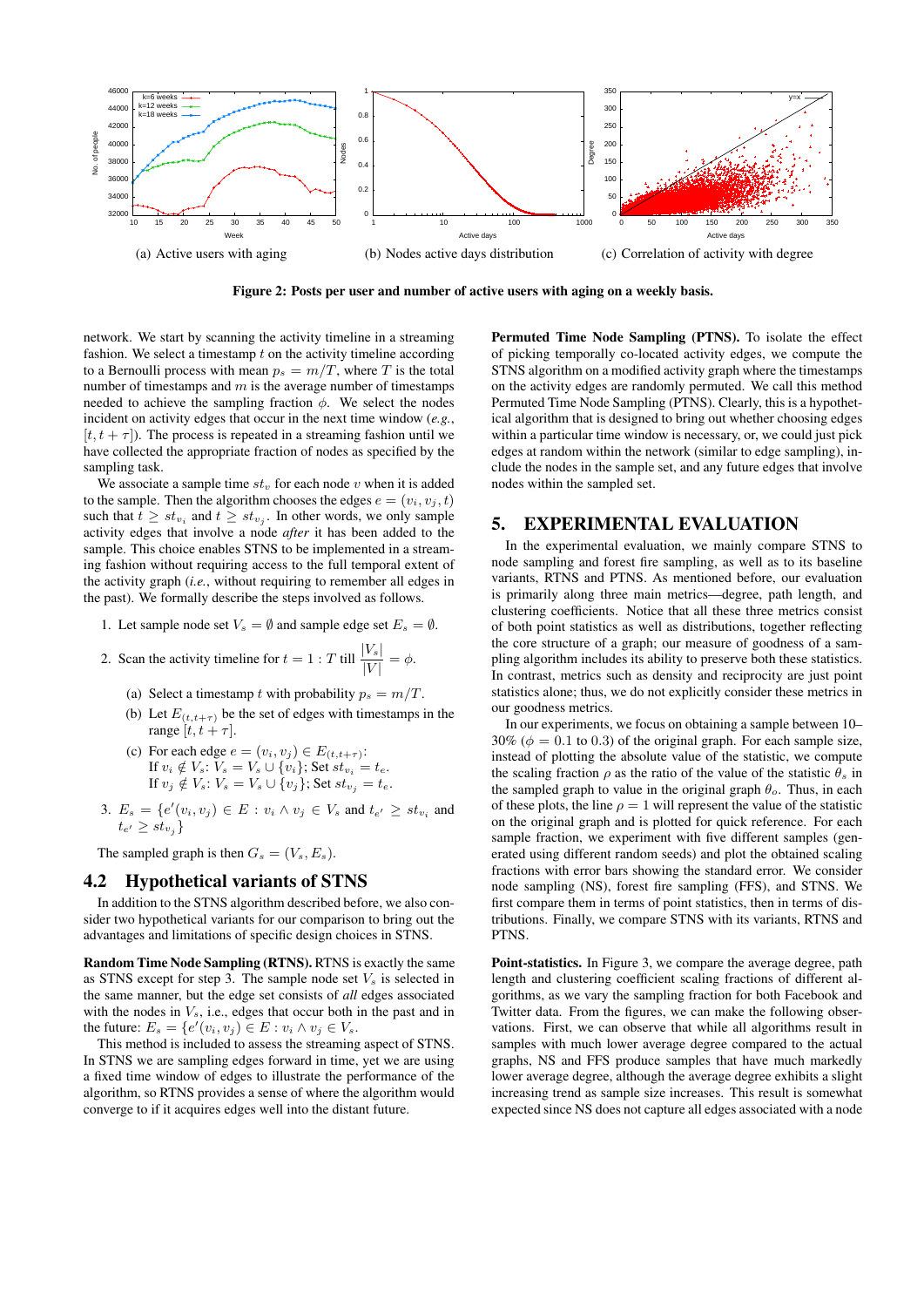

Figure 3: Comparing sampling methods on Facebook and Twitter data for different point statistics, at sampling fractions of 10-30%.

(unless the other node is also sampled). Similarly, FFS will also tend to miss out on several edges that are not burned resulting in smaller average degree. Our algorithm STNS, in contrast, performs better than the rest, especially for the Twitter data, at all sampling fractions. However, it exhibits a lot of variation due to the randomness involved in choice of the day from where it starts picking the edges for the nodes. If it picks more days at the beginning (end), the scaling fractions would be better (worse).

In terms of the average path length (shown in Figure 3(b) and 3(e)) we observe that the scaling fraction of STNS is close to one, meaning samples preserve average path length, across different sampling fractions. In contrast, the average path length in samples is about 2-3 times higher for FFS and 1.5-2 times higher for node sampling. The reason for this is that, they may not succeed in capturing all the high-degree nodes in the original graphs, leading to longer and more circuitous routes between nodes. STNS' ability to pick nodes in pairs, similar to edge sampling (discussed in Section 2), helps preserve the level of connectivity required to ensure similar path lengths as the original. Notice that while the trends appear similar across both Facebook and Twitter data sets, the exact ratios are different. In Twitter, we observe that NS and FFS only produce samples with only slightly higher average path length as opposed to STNS, compared to the Facebook data where the ratios are between 1.5–3. In addition, STNS results in slightly lower average path lengths because Twitter data is slightly more bursty in time than Facebook due to its microblogging nature.

Finally, comparing the average clustering coefficients across Twitter and Facebook, we find that STNS produces graphs that are more clustered than the original one, as indicated by the higher average clustering coefficient in Figure 3(c) and 3(f). Similar to the observation in the case of average path length, we observe a slightly

higher over-estimation of the clustering in the case of Twitter (almost  $2 \times$ ) compared to Facebook (about  $1.5 \times$ ). In both cases, as we move toward higher sampling fractions, clustering appears to converge toward the true value for STNS. In all cases, NS appears to be the best at preserving average clustering coefficient, but as we shall see later in Figure 4(c), the distributions don't quite match up with the original graph for NS, leading us to believe that the good results for NS are purely coincidental. FFS in all cases does comparably to STNS, except that it undersamples clustering compared to oversampling for STNS.

Distributions. While point statistics by themselves are important, they do not convey the full picture. Thus, we plot the distributions of these metrics in Figure 4 for both Facebook and Twitter at 20% sampling fraction. We note that the distributions at other sampling fractions showed similar behavior to the point statistics—at 10% sampling fraction the results were more extreme, at 30% less extreme.

Figure 4(a) and 4(d) shows the degree distribution. As discussed before, we can observe from the figures that NS picks a larger fraction of low degree nodes for inclusion in its sample. FFS also exhibits a similar characteristic in the case of Facebook, although not much for Twitter. Across both data sets, we observe STNS is more accurate at preserving degree distributions than either of NS or FFS.

In terms of path length distributions (Figure 4(b) and 4(e)), we observe that FFS samples have a much higher fraction of larger length paths compared to either NS or STNS. Among the three, STNS appears to preserve these distributions the closest, although it has a slightly higher percentage of low length paths, as we discussed during our comparison of point statistics, in the case of Twitter compared to Facebook.

The main advantage of our time-based sampling approach used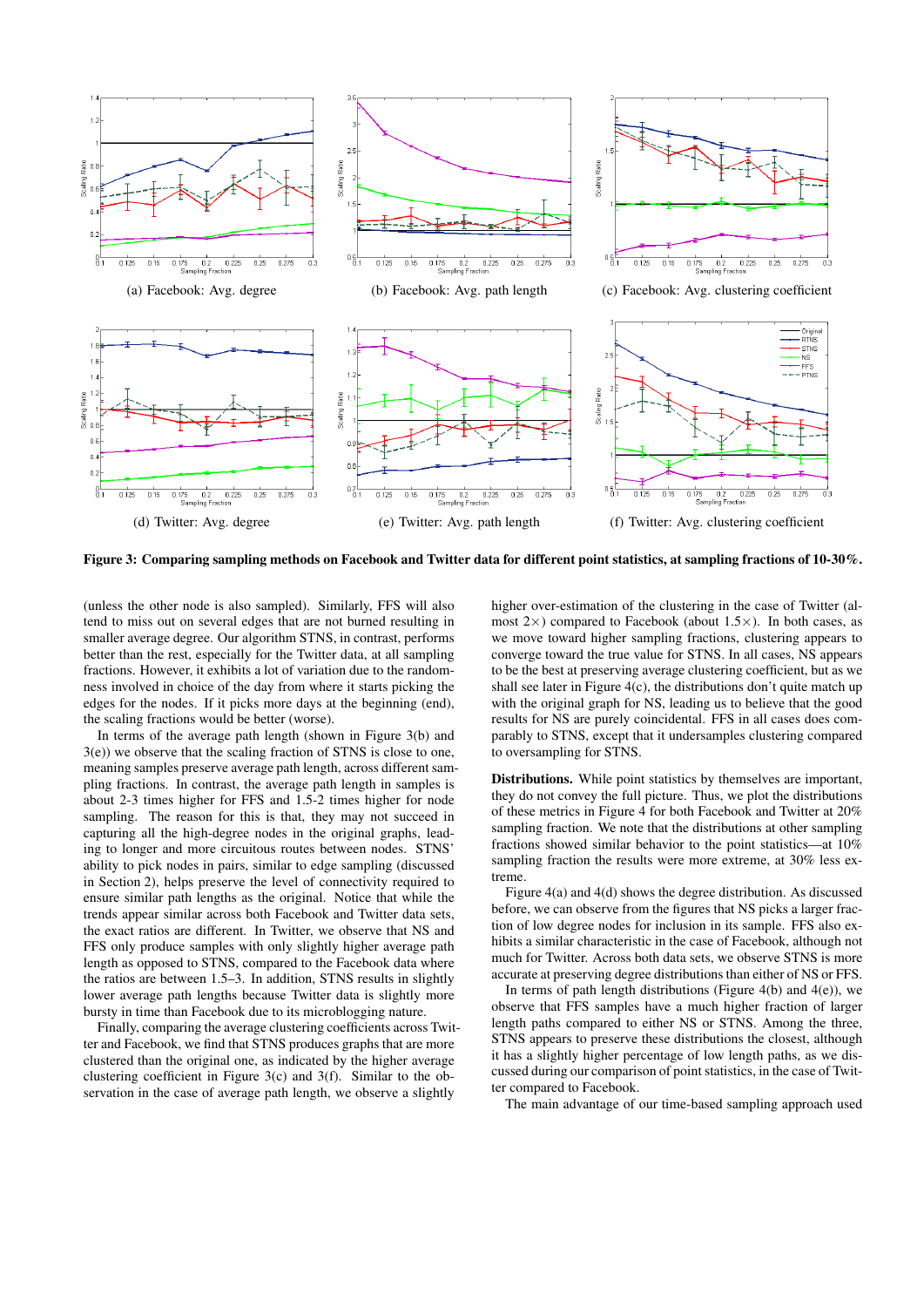

Figure 4: Comparing sampling methods on Facebook and Twitter data for distributions of graph properties at 20%

| Approach    | Degree | Path Length | Clustering Coeff. |  |  |
|-------------|--------|-------------|-------------------|--|--|
| Facebook    |        |             |                   |  |  |
| NS          | 0.5033 | 0.6103      | 0.3888            |  |  |
| <b>FFS</b>  | 0.5425 | 0.9264      | 0.5214            |  |  |
| <b>STNS</b> | 0.2314 | 0.2401      | 0.1483            |  |  |
| Twitter     |        |             |                   |  |  |
| NS          | 0.4037 | 0.1422      | 0.2863            |  |  |
| <b>FFS</b>  | 0.0777 | 0.2885      | 0.3519            |  |  |
| <b>STNS</b> | 0.0317 | 0.1110      | 0.0608            |  |  |

Table 3: KS distances for different sampling algorithms.

in STNS is perhaps best illustrated by the distribution of clustering coefficient in Figure 4(c) and 4(f). The samples produced by STNS match clustering distribution well with the original graph, more so than FFS and NS, both of which capture a higher fraction of low clustered nodes. While NS preserved the average clustering coefficient very well (as discussed before), the distributions however are quite off compared to the original graph.

To further corroborate the fact that STNS outperforms competing sampling algorithms, we also compute the Kolmogorov-Smirnov (KS) distance between the samples output by NS, FFS and STNS for both Facebook and Twitter data in Table 3. KS distance is used to measure the agreement between two distributions; it is computed as  $D = max_x |F_1(x) - F_2(x)|$ , where x represents the range of the random variable and  $F_1$  and  $F_2$  represent two distributions. From the results in Table 3, we can observe that STNS samples represent the closest in terms of the KS distance for both Facebook and Twitter data sets. For Twitter, distance of NS from original distribution is similar to that of STNS for the path length distribution, while the KS distance of FFS is close for the degree distributions; neither, however, consistently performs well across all metrics.

Comparing STNS with RTNS and PTNS. In all the graphs, we have also plotted point statistics and distributions of the samples output by the two hypothetical variants of STNS, namely RTNS and PTNS.

Recall that RTNS include edges back in time after a particular node is selected, in contrast to STNS that considers edges only in the future. This should mean that samples produced by RTNS should have higher degree, higher clustering coefficient and lower path lengths than STNS, since STNS samples are a strict subset of RTNS. We can observe these trends clearly in the graphs in Figure 3 and Figure 4. On the whole, we observe that RTNS does worse than STNS in preserving clustering and average path lengths. On the degree distributions (Figure  $4(a)$  and  $4(d)$ ), we find that RTNS performs better in the Facebook case than Twitter where it samples more high-degree nodes. By including edges back in time, RTNS tends more toward edge sampling; hence, its performance is not as good as STNS. By selecting edges only in the future, STNS somewhat compensates for the temporally clustered selection of edges that naturally favors the inclusion of high degree nodes.

To test whether selecting temporally clustered edges and nodes helps explain the better accuracy of STNS, we consider the variant PTNS that randomly shuffles all the edges in the activity timeline before sampling in the same fashion as STNS. Both in terms of point statistics as well as distributions, we do not observe any major differences between STNS and PTNS. The only exception is the distribution of clustering coefficients for Twitter, where we can observe that PTNS favors sampling more numbers of low clustered nodes as compared to RTNS. Curiously, there is not much difference in the case of Facebook. We believe that the reason is that activity within Twitter is often more temporally clustered than Facebook; preserving temporal locality matters more to Twitter than Facebook.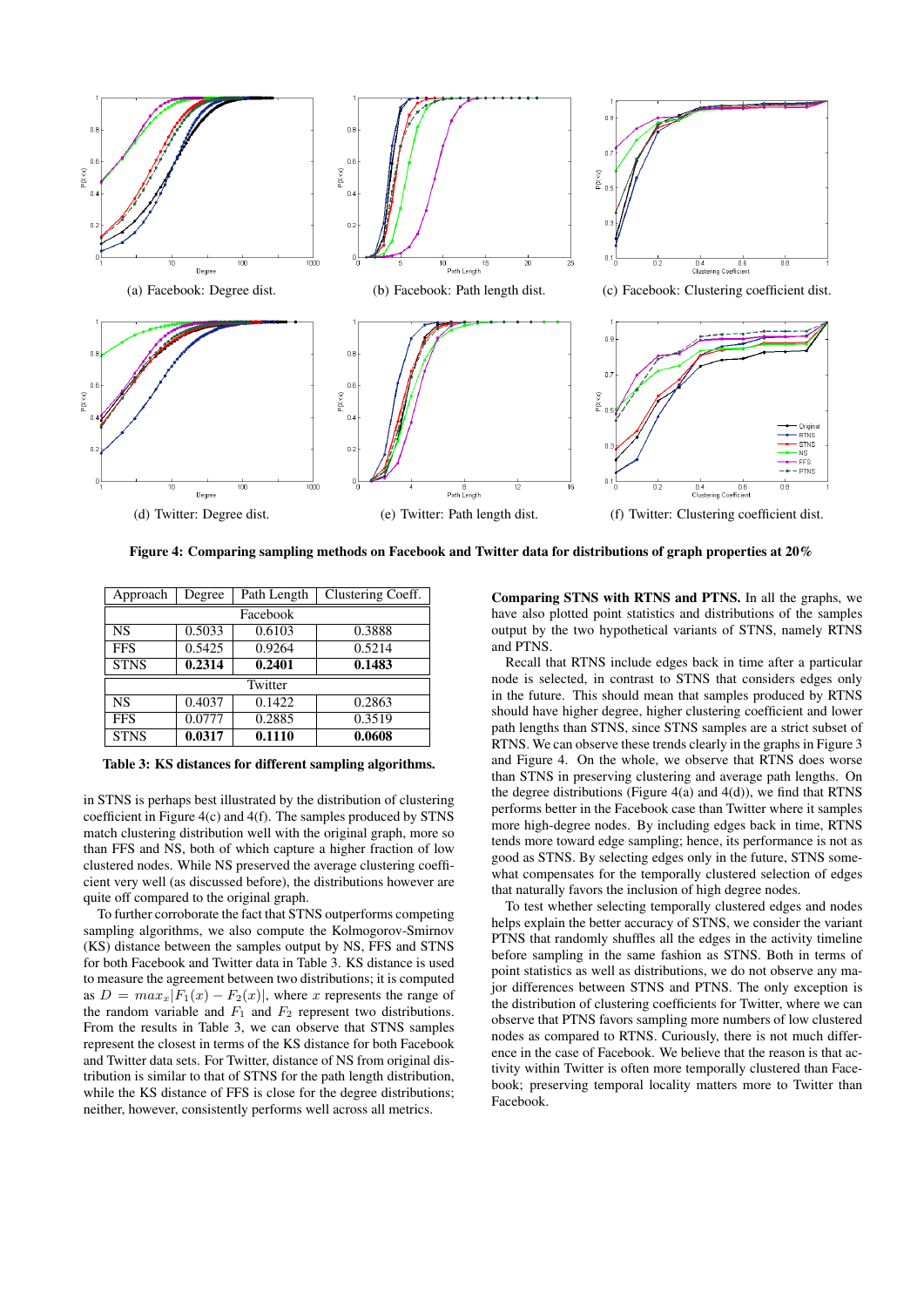Of course, PTNS by itself is a hypothetical algorithm that cannot be implemented in practice. Still, because the differences are minor, we believe that a more realistic incarnation of PTNS, say edge-based node sampling, where we pick edges at random, include nodes that are incident on these edges, and all other edges between selected nodes in the forward direction (just like STNS) would work almost as well as STNS in practice.

# 6. RELATED WORK

While our work is related to the problem of sampling and analyzing large graphs in the OSN context, the problem of sampling graphs has been of interest in many different fields of research. The work in [17, 28, 24] studies the statistical properties of samples of complex networks produced by traditional sampling algorithms like node sampling, edge sampling and random-walk based sampling and discusses the biases in estimates of graph metrics due to sampling. The peer-to-peer networks research community [25, 11, 8] has used sampling methodologies to quickly explore and obtain a good representative sample of the network topology, as these networks are hard to explore completely and, are quite dynamic with significant amounts of churn in their topology. The WWW information retrieval community has focussed on random walk based sampling algorithms like PageRank [23], HITS [14] and other variations to explore the WWW and rank Web pages. The Internet modeling research community [15, 7, 4] has used different sampling methodologies to reduce the power-law based Internet topologies for faster simulations. Thus, sampling graphs has received significant attention in the past.

In the domain of social network research, however, graph sampling has been less studied due to unavailability of large data and privacy concerns. So people studied auxiliary social networks such as citation networks, affiliation networks etc. Leskovec *et al.* in [19] proposed sampling algorithms to produce samples that match the temporal evolution of the underlying social network. Hubler *et al.* in [12] proposed Metropolis graph sampling based on the idea to compute properties of the original graph for the actual sampling step. Eldardiry *et al.* in [9] proposed a method for resampling from a graph using a subgraph sampling approach to preserve the local relational dependencies while generating a pseudosample with sufficient global variance. Due to the popularity of online social networks such as Facebook [1] and Twitter [3], there has been a lot of work [22, 20, 18, 16, 5, 6] studying the growth and evolution of these online social networks. While most of them have been on static graphs, recent works [27, 26] have started focusing on interactions in social networks.

# 7. CONCLUSIONS

Online social networks have enjoyed tremendous success and popularity over the years, and have become a major platform for communication activity. The huge size of these networks, however, makes it extremely hard to study and analyze the structure of social network activity graphs. While sampling algorithms can potentially be used to generate representative samples of the original graphs, but most existing algorithms either do not preserve properties of the original graph, or are not suitable for a streaming implementation, which is a requirement since communication activity naturally follows a stream model. We proposed a new sampling algorithm STNS that exploits several key observations from an extensive study of Facebook and Twitter data. We have demonstrated that STNS performs significantly better than previous algorithms in several canonical point statistics as well as across distributions consistently across both data sets.

There are several future directions we wish to with this work. First, we have briefly mentioned in the paper that densification laws proposed by prior researchers appear to not hold when we consider activity within a time window. We wish to empirically validate this phenomenon extensively across data sets. Second, we wish to extend STNS to sample evolving graphs, for example, by placing time window constraints (collecting edges only for a certain time and aging out users).

## Acknowledgements

We thank Kyle Bowen for providing us with the Twitter data and Indika Kahanda for his help in Facebook data analysis.

This research is supported by DARPA, ARO, NSF under contract number(s) NBCH1080005, W911NF-08-1-0238, and IIS-0916686. The U.S. Government is authorized to reproduce and distribute reprints for governmental purposes notwithstanding any copyright notation hereon. The views and conclusions contained herein are those of the authors and should not be interpreted as necessarily representing the official policies or endorsements either expressed or implied, of DARPA, ARO, NSF, or the U.S. Government.

## 8. REFERENCES

- [1] Facebook. http://www.facebook.com/.
- [2] Myspace. http://www.myspace.com/.
- [3] Twitter. http://www.twitter.com/.
- [4] D. Achlioptas, A. Clauset, D. Kempe, and C. Moore. On the bias of traceroute sampling: or, power-law degree distributions in regular graphs. In *ACM STOC*, pages 694–703, 2005.
- [5] Y. Ahn, S. Han, H. Kwak, S. Moon, and H. Jeong. Analysis of topological characteristics of huge online social networking services. In *WWW*, pages 835–844, 2007.
- [6] H. Chun, H. Kwak, Y. Eom, Y. Ahn, S. Moon, and H. Jeong. Comparison of online social relations in volume vs interaction: a case study of cyworld. In *ACM/USENIX IMC*, pages 57–70, 2008.
- [7] L. Dall 'Asta, I. Alvarez-Hamelin, A. Barrat, A. Vázquez, and A. Vespignani. Exploring networks with traceroute-like probes: Theory and simulations. *Theoretical Computer Science*, 355(1):6–24, 2006.
- [8] S. Datta and H. Kargupta. Uniform data sampling from a peer-to-peer network. In *Proceedings of ICDCS'02*, page 50, 2007.
- [9] H. Eldardiry and J. Neville. A resampling technique for relational data graphs. In *SNA-KDD'08: Proceedings of the second workshop on Social Network Mining and Analysis*, 2008.
- [10] Facebook. Chat reaches 1 billion messages sent per day. http://www.facebook.com/note.php?note\_ id=91351698919, 2009.
- [11] C. Gkantsidis, M. Mihail, and A. Saberi. Random walks in peer-to-peer networks. In *IEEE INFOCOM*, 2004.
- [12] C. Hubler, H.-P. Kriegel, K. M. Borgwardt, and Z. Ghahramani. Metropolis algorithms for representative subgraph sampling. In *ICDM*, 2008.
- [13] I. Kahanda and J. Neville. Using transactional information to predict link strength in online social networks. In *AAAI Conference on Weblogs and Social Media*, 2009.
- [14] J. Kleinberg. Authoritative sources in a hyperlinked environment. *Journal of the ACM*, 46(5):604–632, 1999.